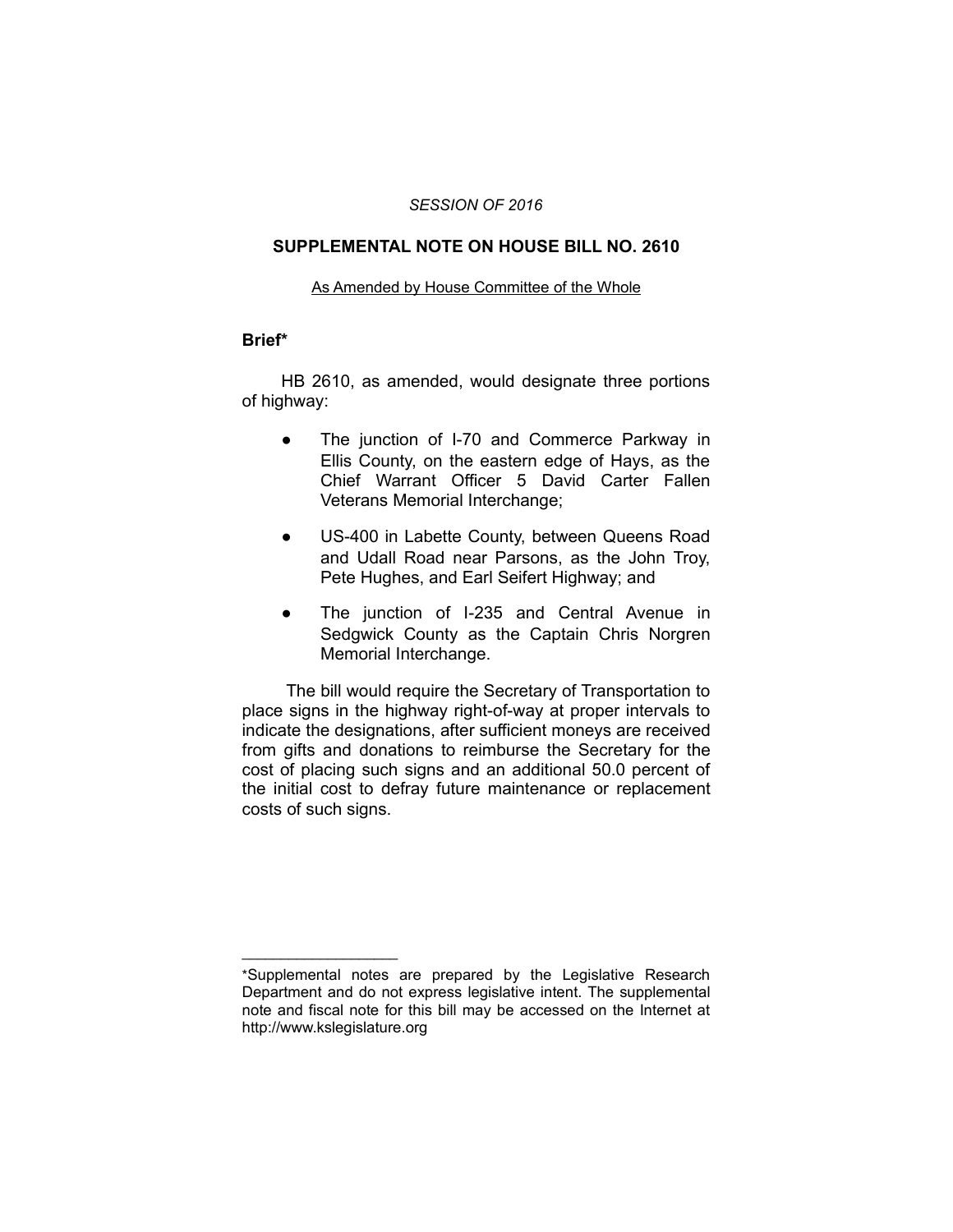# **Background**

The bill, as amended by the House Committee on Transportation, would add the contents of HB 2520 to HB 2610, as amended.

The House Committee of the Whole amended the bill to designate the junction of I-235 and Central Avenue in Sedgwick County as the Captain Chris Norgren Memorial Interchange.

## *HB 2610 Background*

Representative Boldra provided proponent testimony to the House Committee on Transportation. According to testimony, David Carter was a graduate of Hays High School and of Fort Hays State University. He died in Afghanistan in 2011, of wounds suffered when the helicopter of which he was one of two pilots was shot down. (The other pilot also was from Hays and is honored with the CW2 Bryan J. Nichols Fallen Veterans Memorial Interchange at the interchange of I-70 and US-183.) There was no other testimony.

The House Committee amended the bill to reflect the honoree's final rank of Chief Warrant Officer 5 and to insert the provisions of HB 2520 (as introduced).

According to the fiscal note prepared by the Division of the Budget, the Department of Transportation estimates it will cost \$10,180 to manufacture and install four signs showing the designation, two along I-70 and two along Commerce Parkway. Including an additional 50.0 percent of the initial cost to defray future sign maintenance, a total of \$15,270 would need to be received from donations to install the signs. Any fiscal effect associated with the bill is not reflected in *The FY 2017 Governor's Budget Report*.